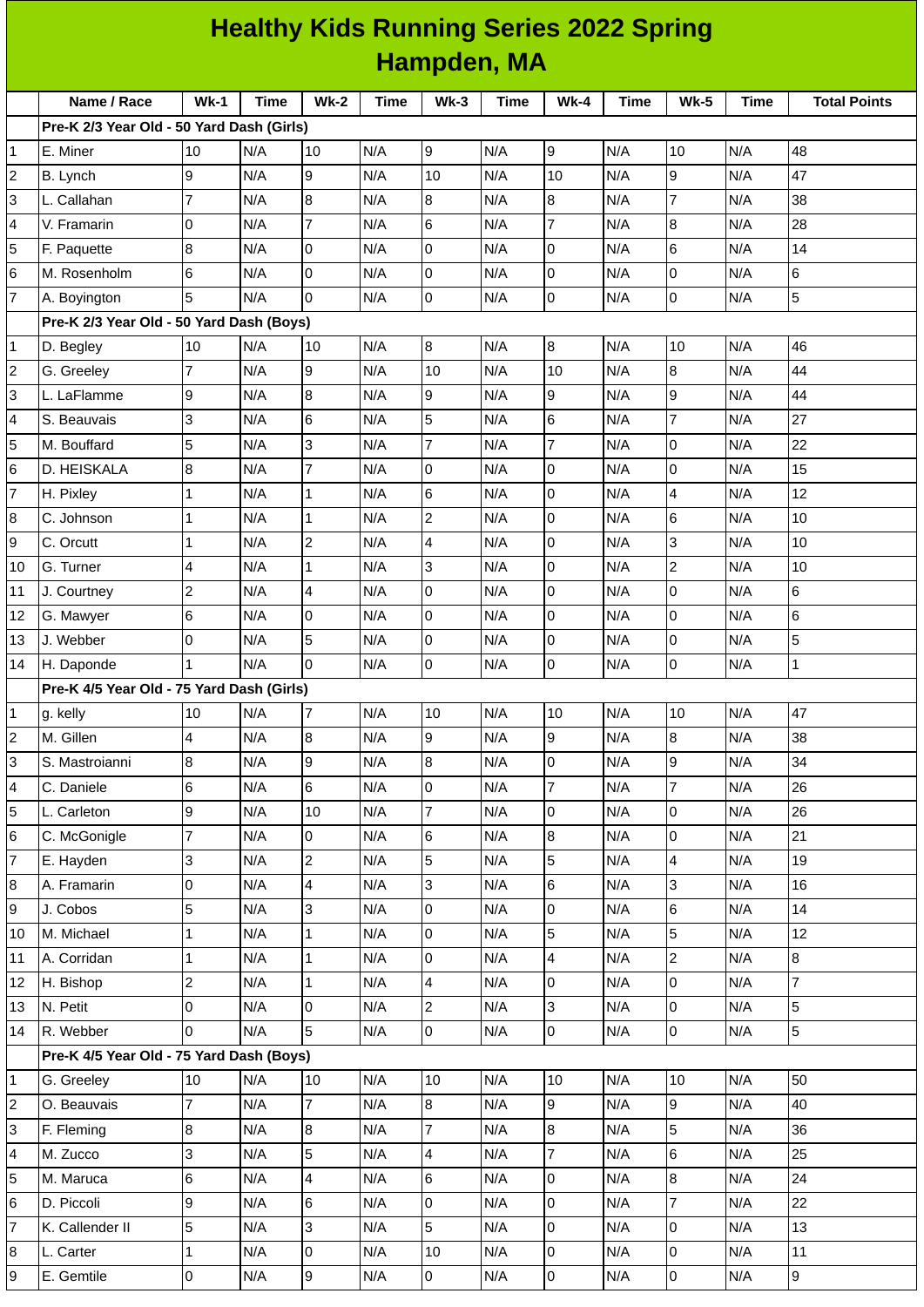## **Healthy Kids Running Series 2022 Spring Hampden, MA**

| 10                      | J. Walsh                                    | 4              | N/A   | $\mathbf{1}$            | N/A   | $\overline{3}$  | N/A   | 0              | N/A   | 0                | N/A   | $\boldsymbol{8}$ |
|-------------------------|---------------------------------------------|----------------|-------|-------------------------|-------|-----------------|-------|----------------|-------|------------------|-------|------------------|
| 11                      | G. Polimeni                                 | 2              | N/A   | $\overline{\mathbf{c}}$ | N/A   | $\overline{0}$  | N/A   | 0              | N/A   | 3                | N/A   | $\overline{7}$   |
| 12                      | N. Cantarini                                | $\overline{0}$ | N/A   | $\mathbf 1$             | N/A   | $\overline{0}$  | N/A   | 0              | N/A   | 4                | N/A   | 5                |
| 13                      | <b>B.</b> Corbett                           | $\overline{0}$ | N/A   | $\mathbf{1}$            | N/A   | $\overline{0}$  | N/A   | 0              | N/A   | 0                | N/A   | $\mathbf 1$      |
|                         | Kindergarten & 1st Grade - 1/4 Mile (Girls) |                |       |                         |       |                 |       |                |       |                  |       |                  |
| 1                       | C. Conway                                   | 8              | 01:52 | 7                       | 01:58 | 9               | 01:43 | 10             | 01:45 | $\bf 8$          | 01:44 | 42               |
| $\overline{\mathbf{c}}$ | A. Cobos                                    | 10             | 01:48 | 10                      | 01:50 | 10              | 01:42 | 0              | N/A   | 9                | 01:42 | 39               |
| 3                       | M. Gillen                                   | 0              | N/A   | 9                       | 01:51 | $\overline{8}$  | 01:50 | 9              | 01:48 | 10               | 01:40 | 36               |
| 4                       | G. Bishop                                   | 9              | 01:50 | $\bf{8}$                | 01:52 | $\overline{7}$  | 01:54 | 0              | N/A   | 0                | N/A   | 24               |
| 5                       | A. Miner                                    | 1              | 02:18 | 5                       | 02:07 | 5               | 02:14 | 6              | 02:10 | 4                | 02:01 | 21               |
| 6                       | R. Thomas                                   | 0              | N/A   | $\mathbf{1}$            | 02:00 | $6\phantom{.}6$ | 01:58 | $\overline{7}$ | 02:04 | 6                | 01:56 | 20               |
| 7                       | A. Michael                                  | 6              | 01:55 | 0                       | N/A   | 0               | N/A   | 8              | 01:57 | 5                | 01:58 | 19               |
| 8                       | F. Polimeni                                 | 8              | 01:52 | 3                       | 02:09 | $\overline{0}$  | N/A   | 0              | N/A   | $\overline{7}$   | 01:53 | 18               |
| 9                       | E. Maruca                                   | 5              | 02:01 | 4                       | 02:08 | 3               | 02:17 | 0              | N/A   | 3                | 02:04 | 15               |
| 10                      | L. Toussaint                                | 3              | 02:08 | $\mathbf 1$             | 02:20 | 4               | 02:16 | 5              | 02:12 | 0                | N/A   | 13               |
| 11                      | C. Begley                                   | 1              | 03:03 | $\mathbf 1$             | 03:08 | $\overline{c}$  | 03:04 | 4              | 03:36 | $\mathbf{2}$     | 02:47 | 10               |
| 12                      | T. BUI                                      | 4              | 02:02 | $\,6$                   | 01:59 | $\overline{0}$  | N/A   | 0              | N/A   | 0                | N/A   | 10               |
| 13                      | A. Gravanda                                 | 0              | N/A   | $\overline{c}$          | 02:12 | 0               | N/A   | 0              | N/A   | 0                | N/A   | $\overline{c}$   |
| 14                      | R. Avery                                    | $\overline{c}$ | 02:14 | 0                       | N/A   | 0               | N/A   | 0              | N/A   | 0                | N/A   | $\overline{c}$   |
| 15                      | J. Montano                                  | 0              | N/A   | $\mathbf 1$             | 02:35 | $\overline{0}$  | N/A   | 0              | N/A   | 0                | N/A   | $\mathbf 1$      |
| 16                      | S. Daponde                                  | 1              | 02:54 | 0                       | N/A   | $\overline{0}$  | N/A   | 0              | N/A   | 0                | N/A   | $\mathbf{1}$     |
|                         | Kindergarten & 1st Grade - 1/4 Mile (Boys)  |                |       |                         |       |                 |       |                |       |                  |       |                  |
| 1                       | D. Bergeron                                 | 10             | 01:45 | 10                      | 01:39 | 10              | 01:40 | 10             | 01:45 | 10               | 01:42 | 50               |
| $\overline{\mathbf{c}}$ | C. Hoar                                     | 9              | 01:55 | 8                       | 01:54 | 9               | 01:44 | 9              | 01:51 | 9                | 01:45 | 44               |
| 3                       | T. Carleton                                 | 8              | 01:56 | $\overline{7}$          | 01:55 | $\overline{8}$  | 01:46 | $\bf{8}$       | 01:52 | $\overline{7}$   | 01:49 | 38               |
| 4                       | L. Witruk                                   | 5              | 01:58 | 6                       | 01:56 | 4               | 02:01 | 6              | 02:00 | 8                | 01:48 | 29               |
| 5                       | S. Michaelian                               | 4              | 02:03 | 5                       | 02:00 | 3               | 02:02 | 5              | 02:03 | 4                | 02:00 | 21               |
| 6                       | C. Lynch                                    | 2              | 02:09 | $\mathbf 1$             | 02:14 | 5               | 02:00 | 7              | 01:59 | 3                | 02:06 | 18               |
| 7                       | M. McGonigle                                | $\overline{c}$ | 02:09 | 4                       | 02:05 | $6\phantom{.}6$ | 01:57 | 0              | N/A   | 5                | 01:58 | 17               |
| 8                       | H. Anderson                                 | $\overline{c}$ | 02:09 | $\mathbf 1$             | 02:12 | $\overline{2}$  | 02:04 | $\overline{4}$ | 02:15 | 6                | 01:51 | 15               |
| 9                       | I. Rinaldi                                  | 8              | 01:56 | 0                       | N/A   | $\overline{7}$  | 01:54 | 0              | N/A   | 0                | N/A   | 15               |
| 10                      | K. Corbett                                  | 0              | N/A   | 9                       | 01:44 | $\overline{0}$  | N/A   | 0              | N/A   | 0                | N/A   | 9                |
| 11                      | J. Straitiff                                | $\overline{c}$ | 02:09 | $\mathbf{1}$            | 02:11 | $\overline{1}$  | 02:31 | 3              | 02:17 | $\mathbf 1$      | 02:15 | 8                |
| 12                      | J. Pixley                                   | 2              | 02:09 | 3                       | 02:06 | $\mathbf{1}$    | 02:18 | 0              | N/A   | $\mathbf 1$      | 02:10 | $\overline{7}$   |
| 13                      | C. Marshall                                 | 3              | 02:04 | $\overline{c}$          | 02:07 | $\overline{0}$  | N/A   | 0              | N/A   | $\overline{c}$   | 02:08 | $\overline{7}$   |
| 14                      | Z. Carter                                   | 6              | 01:57 | $\mathbf{1}$            | 02:32 | O               | N/A   | 0              | N/A   | 0                | N/A   | 7                |
| 15                      | <b>B.</b> Fleming                           | 1              | 02:38 | $\mathbf{1}$            | 02:31 | $\mathbf{1}$    | 02:31 | 2              | 02:31 | $\mathbf{1}$     | 02:32 | 6                |
| 16                      | L. Callahan                                 | $\mathbf 1$    | 02:36 | $\mathbf{1}$            | 02:40 | $\mathbf{1}$    | 02:50 | $\mathbf{1}$   | 02:59 | $\mathbf{1}$     | 02:45 | 5                |
| 17                      | J. Begley                                   | $\mathbf{1}$   | 02:43 | $\mathbf{1}$            | 02:30 | O               | N/A   | $\mathbf 1$    | 02:57 | $\mathbf{1}$     | 02:09 | 4                |
| 18                      | K. Turner                                   | $\mathbf{1}$   | 02:22 | $\mathbf 1$             | 02:17 | $\mathbf{1}$    | 02:12 | 0              | N/A   | $\mathbf{1}$     | 02:21 | 4                |
| 19                      | N. Mawyer                                   | $\mathbf{1}$   | 03:14 | $\mathbf 1$             | 02:51 | 0               | N/A   | 0              | N/A   | 0                | N/A   | $\overline{c}$   |
| 20                      | E. Gentile                                  | $\mathbf{1}$   | 02:22 | 0                       | N/A   | 0               | N/A   | 0              | N/A   | 0                | N/A   | 1                |
| 21                      | C. Corridan                                 | $\mathbf{1}$   | 02:22 | 0                       | N/A   | 0               | N/A   | 0              | N/A   | 0                | N/A   | $\mathbf 1$      |
|                         | 2nd & 3rd Grade - 1/2 Mile (Girls)          |                |       |                         |       |                 |       |                |       |                  |       |                  |
| 1                       | S. Pryor                                    | 10             | 03:38 | 10                      | 03:18 | 10              | 03:21 | 10             | 03:38 | $10\,$           | 03:20 | 50               |
| 2                       | E. Conway                                   | $\overline{7}$ | 04:09 | 8                       | 03:53 | 9               | 03:54 | 8              | 03:57 | $\boldsymbol{8}$ | 03:50 | 40               |
| 3                       | C. Mastroianni                              | 9              | 03:39 | $\overline{9}$          | 03:31 | $\mathbf{1}$    | 03:36 | 9              | 03:53 | 9                | 03:26 | 37               |
| 4                       | R. Straitiff                                | 8              | 04:08 | $\overline{7}$          | 04:00 | $\overline{7}$  | 04:17 | $\overline{7}$ | 04:20 | $\overline{7}$   | 04:10 | 36               |
| 5                       | G. Johnson                                  | 6              | 04:17 | $\,6$                   | 04:18 | $6\phantom{.}$  | 05:20 | 0              | N/A   | 6                | 04:22 | 24               |
|                         |                                             |                |       |                         |       |                 |       |                |       |                  |       |                  |